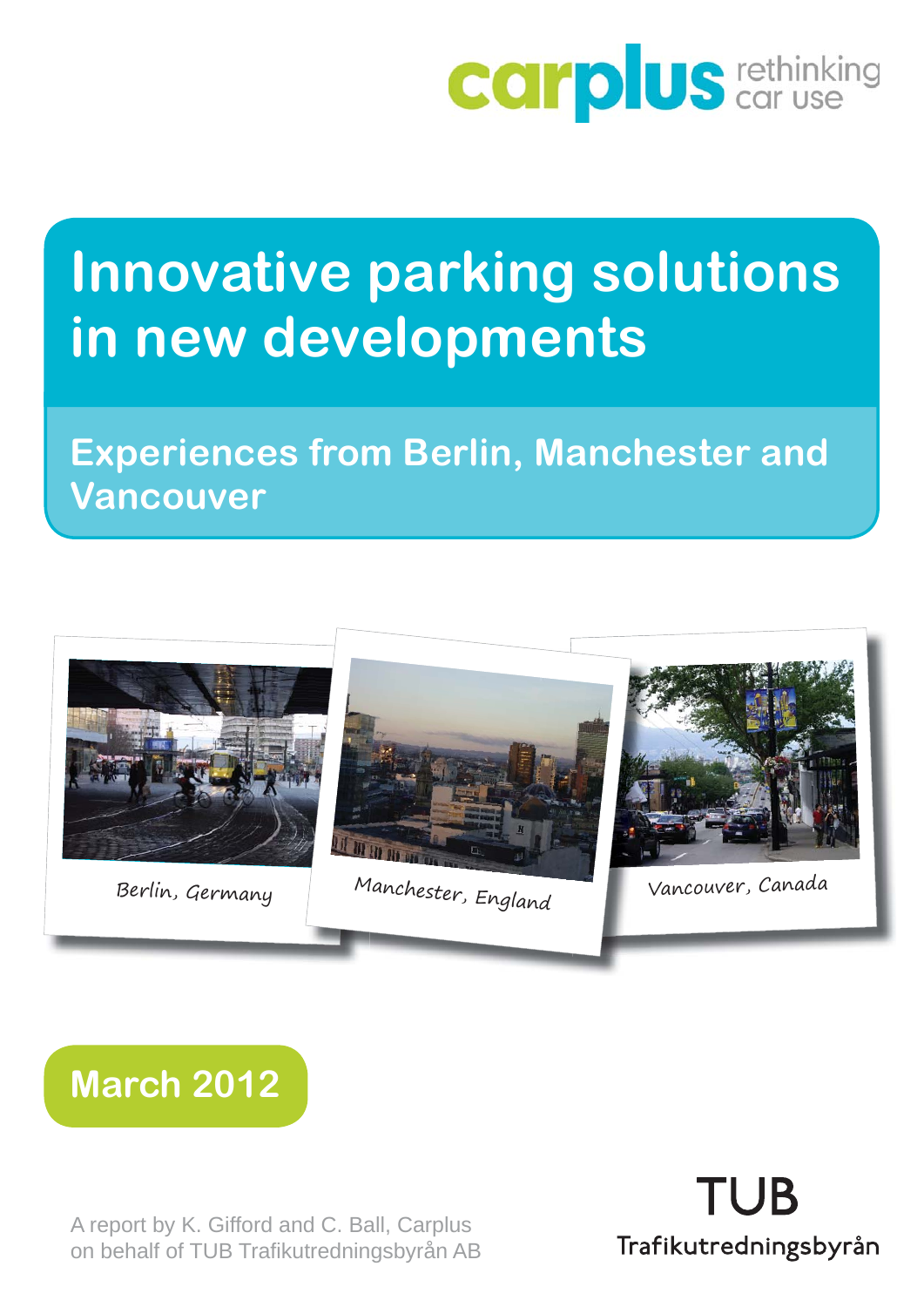

 **Page**

#### **Contents**

#### **Section**

|                |  | APPENDIX B - Manchester and Rochdale Parking Standards17 |  |  |  |  |
|----------------|--|----------------------------------------------------------|--|--|--|--|
|                |  |                                                          |  |  |  |  |
|                |  |                                                          |  |  |  |  |
|                |  |                                                          |  |  |  |  |
|                |  |                                                          |  |  |  |  |
| 5              |  |                                                          |  |  |  |  |
| $\overline{4}$ |  |                                                          |  |  |  |  |
| 3 <sup>1</sup> |  |                                                          |  |  |  |  |
|                |  |                                                          |  |  |  |  |
|                |  |                                                          |  |  |  |  |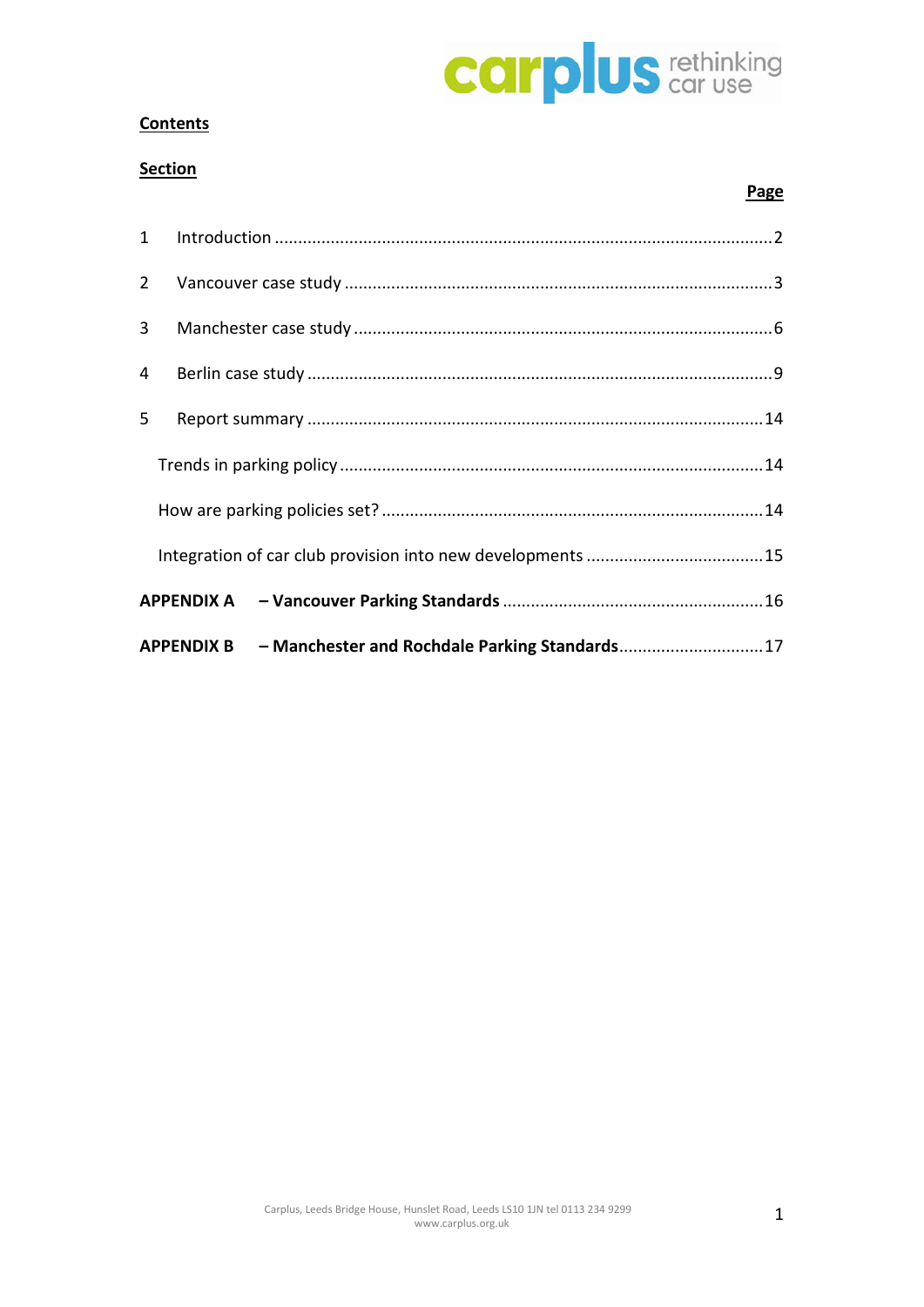

#### **Innovative parking policies – Best Practice from the UK, Europe and Canada**

#### <span id="page-2-0"></span>**1 Introduction**

This report has been prepared for TUB Trafikutredningsbyrån AB as part of their work for the Swedish Governmental agency Vinnova on innovative parking policies.

The report summarises three case studies of innovative parking best practice in the UK, Europe and Canada. The case studies have been developed with the kind assistance of several local contacts whose details are provided at the end of each section. Key parking standards for the case study cities are included in Appendix A and B.

The report has been prepared by Kate Gifford and Chas Ball at Carplus Trust in Leeds. Carplus is the national organisation promoting car clubs and car sharing and encouraging alternatives to car ownership.

#### **Objectives**

The objectives of this research are to:

- **If all incident** Identify examples of innovative parking best practice from three cities in the UK, Europe and Canada;
- **If Identify initiatives undertaken by city authorities to encourage car clubs** within new developments;
- **Present a summary of key changes within parking policy over the past ten** years; and
- **If all identify whether parking in new developments is generally determined by** market forces or by regulation.

#### **Report Structure**

This report is structured as follows:

- **Chapter 2** provides an analysis of parking policies and low car developments in Vancouver, Canada;
- **Chapter 3** presents an analysis of parking policies and low car developments in Manchester, England;
- **Chapter 4** presents an analysis of parking policies and low car developments in Berlin, Germany; and
- **Chapter 5** presents a summary of key points.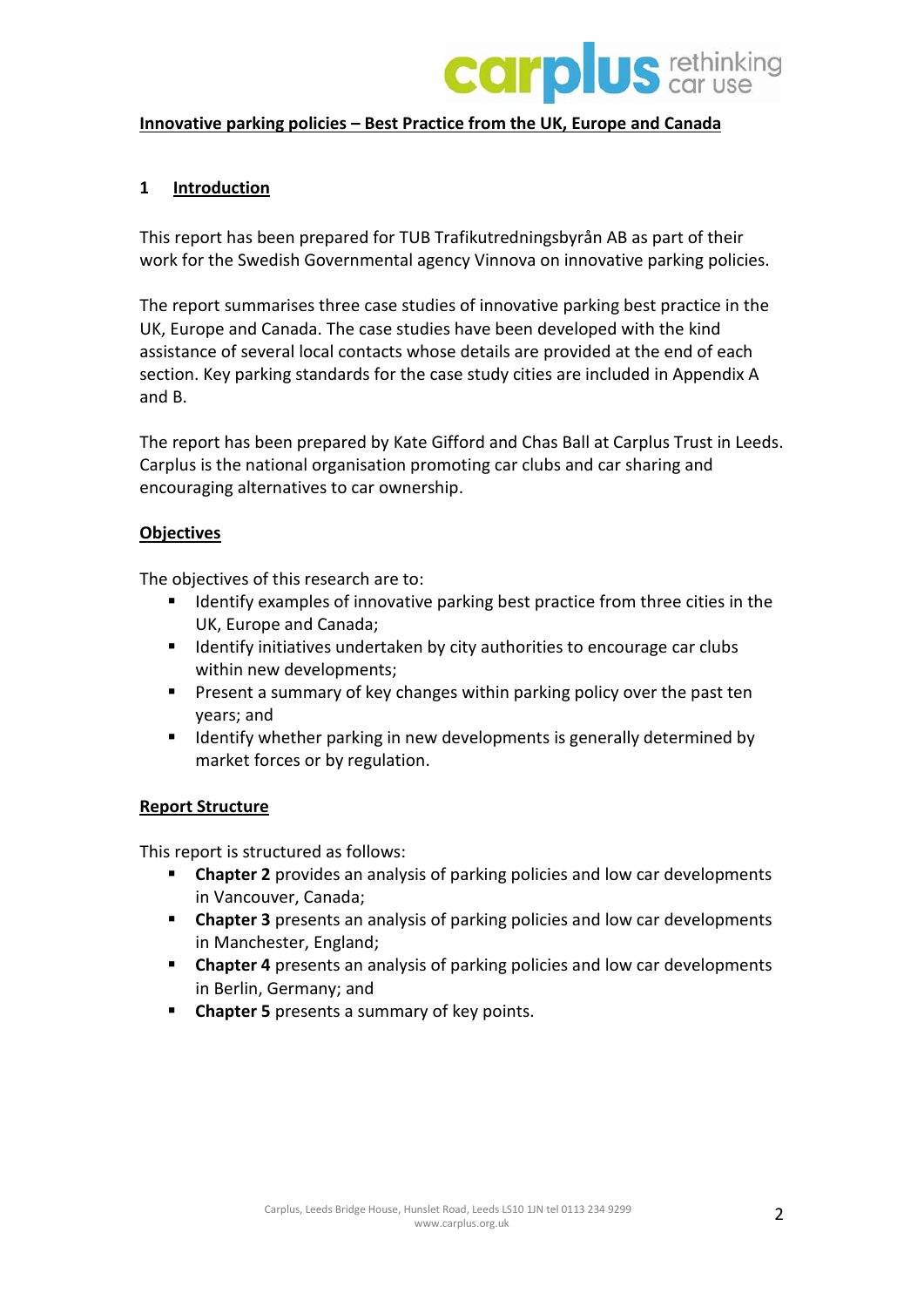

#### <span id="page-3-0"></span>**2 Vancouver case study**

Vancouver is the eighth largest city in Canada with a population of 603,502, whilst the Vancouver metropolitan area has a population of approximately 2.3 million<sup>[1](#page-3-1)</sup>. TransLink is Metro Vancouver's regional transportation authority, with responsibility for roads and transit and the responsibility for parking control lies with the City of Vancouver.

#### **Is parking controlled by market demand or regulation?**

Parking is controlled by planning bylaws that vary by Municipality. The Parking Bylaw<sup>[2](#page-3-2)</sup> for Metro Vancouver sets out the required and permitted parking allocations for different building types and zoning locations (see Appendix A). Parking standards vary depending on location in the City, with parking allocations in the Downtown area being particularly restrictive. Parking standards for non residential uses in the Downtown area are as follows:

- A minimum of one parking space for each 145m2 of gross floor area; and
- A maximum of one parking space for each 115m2 of gross floor area<sup>[3](#page-3-3)</sup>.

Supply of parking is also in the form of controlled off-street parking lots that are business enterprises so they are primarily market-led.

#### **Car club market generally and initiatives from city authorities**

The City of Vancouver encourages use of car clubs (known in Canada as car-sharing) and the City of Vancouver has worked in partnership with not for profit car club provider Modo to provide low emission vehicles for City employees since 2008. The City now has use of around ten Modo vehicles for its employees during the day, which are then available for Modo members to use at evenings and weekends. Low emission, hybrid and electric vehicles are also being made available to Modo members.

Two other car club operators also offer services in Vancouver – Zipcar, which operates on a commercial basis and Car2Go which offers point to point rentals within a zone in the City Centre. The City has promoted car clubs as part of residential developments and Modo now has vehicles funded as part of developments, particularly in higher density areas of the city such as the Downtown.

#### **Integration of car clubs in new developments**

Levels of car ownership and use in Vancouver are lower than in other Canadian cities due to higher than average levels of cycling and public transport usage. In addition to encouraging development in areas of good public transport accessibility, The City of

<span id="page-3-1"></span> $1$  Source

[http://www.metrovancouver.org/about/publications/Publications/Census2011PopulationGrowthTre](http://www.metrovancouver.org/about/publications/Publications/Census2011PopulationGrowthTrends.pdf) [nds.pdf](http://www.metrovancouver.org/about/publications/Publications/Census2011PopulationGrowthTrends.pdf)<br>
<sup>2</sup> Source http://vancouver.ca/commsvcs/BYLAWS/parking/parking.htm

<span id="page-3-3"></span><span id="page-3-2"></span> $3$  Further details of parking standards for different zoning types can be found in section 4.3 <http://vancouver.ca/commsvcs/BYLAWS/parking/Sec04.pdf>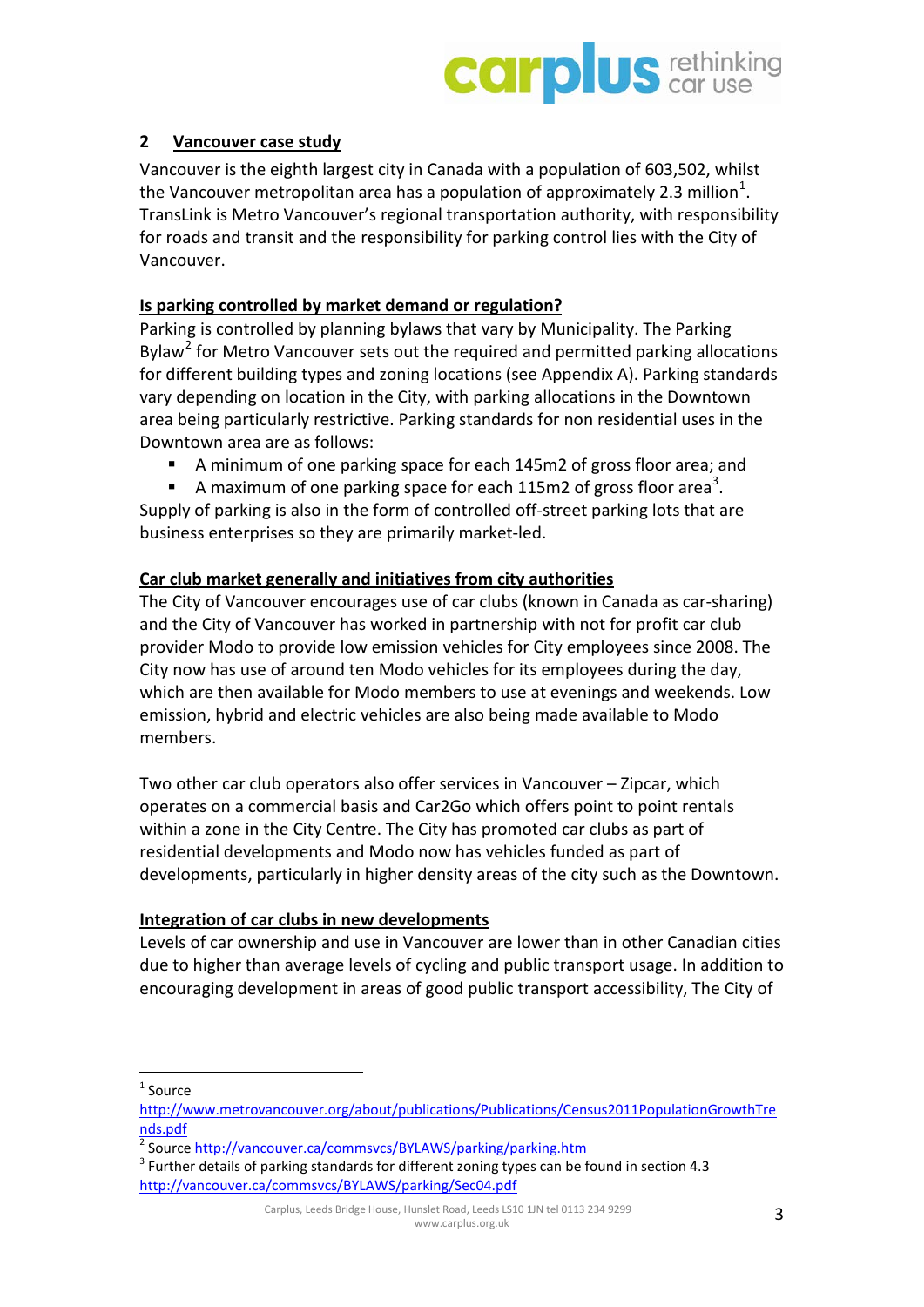

Vancouver has introduced a Green Building Strategy<sup>[4](#page-4-0)</sup> which has several transport demand management elements including:

- Providing additional relaxations for minimum parking requirements to support alternative travel modes;
- Reviewing the feasibility of unbundled parking requirements;
- **Update requirements for secure bicycle parking and other end-of-trip** facilities;
- Expanded transport demand management requirements for new developments; and
- Developing requirements for accommodating charging of electric vehicles (EVs).

Low car developments<sup>[5](#page-4-1)</sup> are relatively common in Vancouver and are preferred by developers in the City Centre as this increases flexibility and reduces the amount of land required (and therefore the costs of developments). There has been a gradual increase in on street parking restrictions over the past ten years and in the last four years, particularly in the Downtown area.

The Parking Bylaw sets out policies that incentivise car clubs as part of developments. If a car club vehicle is introduced as part of the development, this reduces the need to provide parking spaces by up to five. Modo (the Car Co-Op operating in Vancouver) has worked closely with developers to incorporate car sharing into condo and apartment complexes. This helps to reduce the number of parking spaces that developers are required to provide by the City of Vancouver.

In addition to promoting car clubs in new developments, the City of Vancouver has introduced a policy requiring all larger developments of new single-family units to have dedicated electric charging points for 20% of all parking spaces.

#### **Policies regarding residential on-street parking (in denser areas and new developments)**

Policies regarding residential on street parking and in new developments are set out in the Parking Bylaws for each Municipality (further information is provided in previous sections.)

#### **Principal changes in parking policy for new developments in the last ten years**

The principal change to parking policy for new developments in Vancouver was the changes to parking allocations provided as part of new developments that were introduced in 2005/6. These changes to the Parking Bylaw encouraged reduced numbers of parking spaces to be provided in new developments where car club bays and vehicles were funded by the developer. This change represented a significant shift from a previously inflexible policy which required developers to provide specific amounts of parking spaces for new developments. These changes have proved very popular amongst residents and developers as they mean less land for parking spaces is required, therefore reducing the construction costs of a new development. These

<sup>&</sup>lt;sup>4</sup> See<http://vancouver.ca/sustainability/GreenBuildingStrategy.htm> for further details

<span id="page-4-1"></span><span id="page-4-0"></span> $<sup>5</sup>$  Developments where levels of car parking provided are below the usual standards applied.</sup>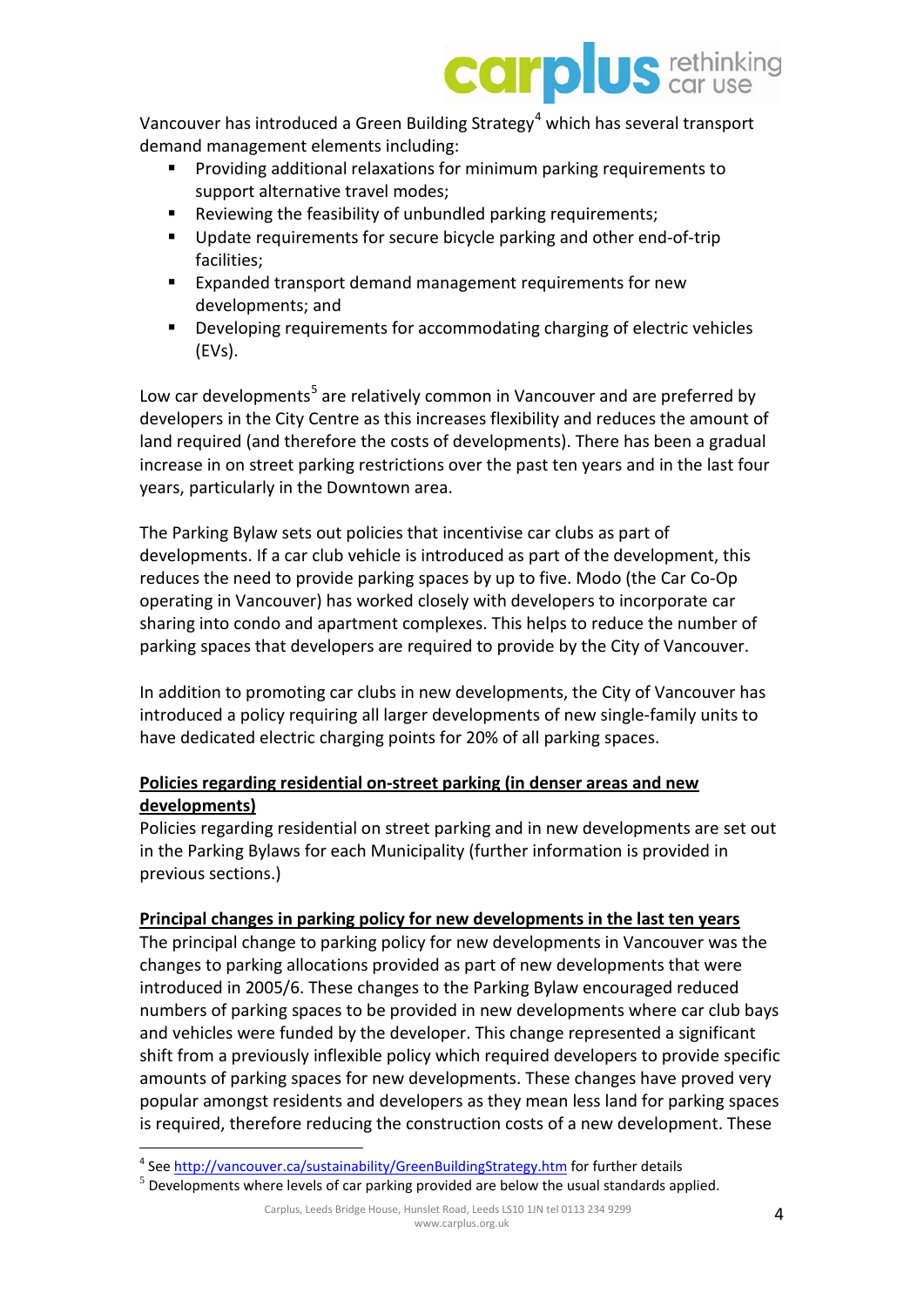### **plus** tethinking car

costs savings are often passed on to the new residents. Some developments are now being constructed with car club bays as a replacement to parking spaces.

An important element in the success of this policy has been the support from the City of Vancouver and the way in which car club operator Modo has helped to establish a streamlined process for ensuring that the car club provision does not hold up completion of the development (and achievement of the Occupancy Permit for the development).

#### **Changes in travel patterns of car club members**

Modo's Social and Environmental Report (2008) provides useful information on changes in behaviour of members after they have joined the car club. On average, almost 20% of members were able to decrease the number of vehicles either owned or leased since joining the car club. Members also reported a 16% reduction in the number of vehicle kilometres driven since joining Modo, which equates to an average reduction of about 500kms per member per year. Most members use Modo for recreational and social trips and 62% of members report that they have reduced personal travel costs since becoming a member. Modo have also observed that car club members are more likely to walk, cycling or use public transport since joining the car club. Making multi purpose journeys ('trip-chaining') was also reported as having increased amongst Modo members since joining.

Car club members are also contributing towards reducing carbon emissions; with Modo reporting that members saved approximately 523,329 tonnes of CO2 in 2008 through a reduction in their car use and using more efficient vehicles.

| <b>Key sources of information</b>                                     |  |  |  |  |  |
|-----------------------------------------------------------------------|--|--|--|--|--|
| City of Vancouver - http://Vancouver.ca                               |  |  |  |  |  |
| Vancouver Metropolitan area - http://metrovancouver.org               |  |  |  |  |  |
| $Modo - www.modo.coop$                                                |  |  |  |  |  |
| Modo Social and Environmental Report, 2008 (not available on the web) |  |  |  |  |  |
| Tim Barton - Bunt and Associates (15/02/12)                           |  |  |  |  |  |
| Chris Quigley, Senior Planner, Translink (17/02/12)                   |  |  |  |  |  |
| Phil Baudin, Executive Director, Modo car coop (27/02/12 and 2/03/12) |  |  |  |  |  |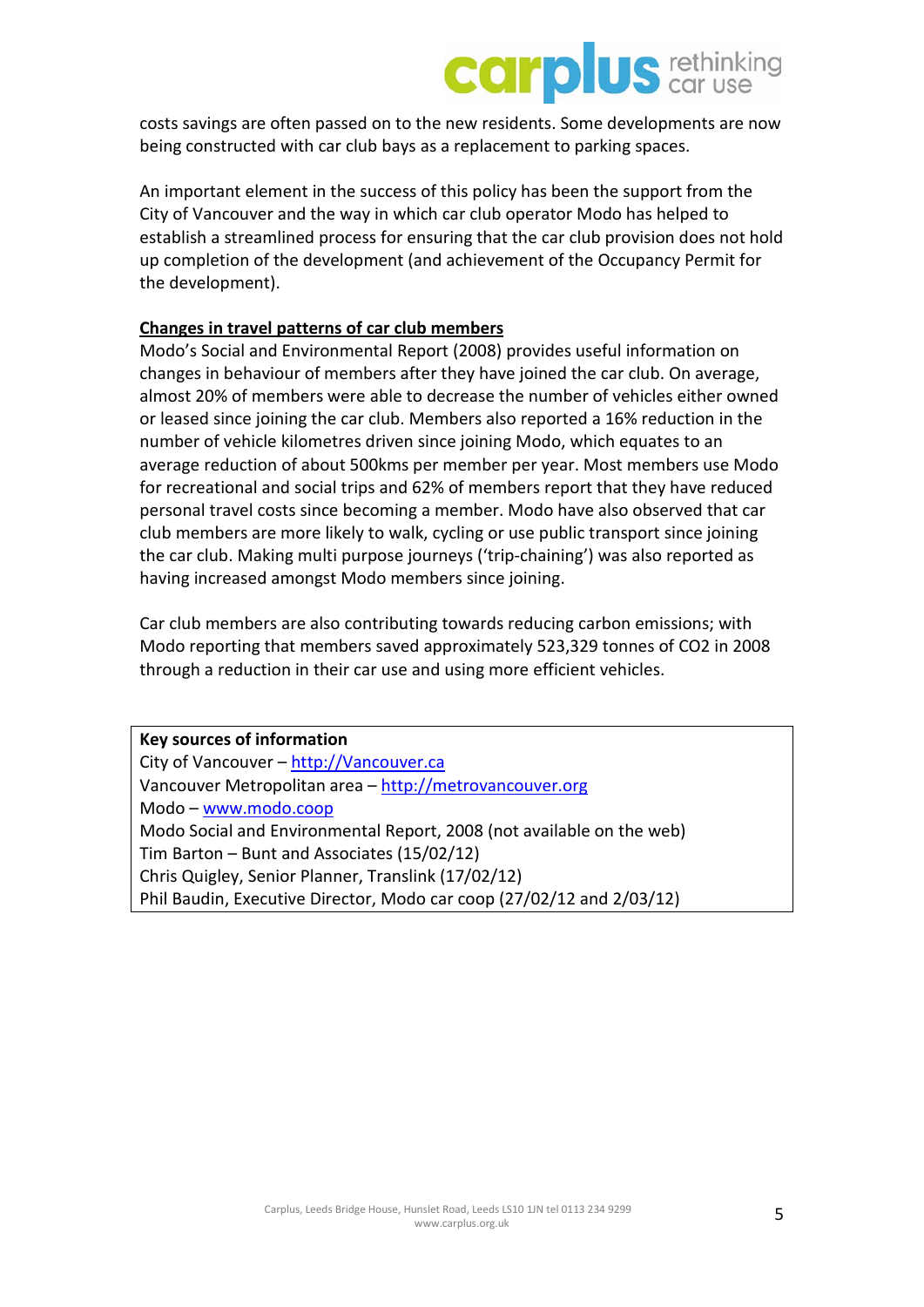

#### <span id="page-6-0"></span>**3 Manchester case study**

Greater Manchester has a population of approximately 2.5 million, with the City of Manchester itself housing 498,800 people<sup>[6](#page-6-1)</sup>. Greater Manchester's transport operations are managed by Transport for Greater Manchester, which is composed of two bodies; the Transport for Greater Manchester Committee (TfGMC)<sup>[7](#page-6-2)</sup> has responsibility for making policy decisions about transport provision, with TfGM (formerly GMPTE) having responsibility for implementing the decisions of GMCA and TfGMC.

#### **Is parking controlled by market demand or regulation?**

Parking policies for Greater Manchester are set out within the third Local Transport Plan (LTP3)<sup>[8](#page-6-3)</sup>. The standards set out in LTP3 are based on National Planning Policy Guidance Note 13 (which has recently been revised and the national parking standards removed). The parking standards set by TfGM are advisory and are intended as a common framework on which the Greater Manchester Districts will develop locally appropriate parking standards<sup>[9](#page-6-4)</sup>. Parking Policies for the City of Manchester are set out within the draft Core Strategy<sup>10</sup>.

When reaching decisions on planning applications, each District will have regard to their local parking policies. The box below provides an example of the parking policies in place in Manchester City and Rochdale (one of Manchester's District Centres).

*Case study – parking policies in Manchester City Centre and Rochdale.*  Within Manchester City Centre, all developments must meet the appropriate parking standards. Car parking standards set out in the draft LDF Core Strategy are maximum allocations (covering areas outside the City Centre, including District Centres), whilst standards for cycles, motorcycles and disabled people are set as minimums<sup>11</sup>. Within the City Centre, parking allocations for developments will be considered on a case by case basis.

<span id="page-6-1"></span> $6$  Manchester factsheet A01 (February 2012) -

[http://www.manchester.gov.uk/downloads/download/4220/corporate\\_research\\_and\\_intelligence\\_p](http://www.manchester.gov.uk/downloads/download/4220/corporate_research_and_intelligence_population_publications) [opulation\\_publications](http://www.manchester.gov.uk/downloads/download/4220/corporate_research_and_intelligence_population_publications)

<span id="page-6-2"></span><sup>7</sup> TfGMC is a joint committee of the Greater Manchester Combined Authority (GMCA) and the ten local authorities in Greater Manchester. See

<span id="page-6-4"></span><span id="page-6-3"></span>http://www.transportforgreatermanchestercommittee.gov.uk/ for further details.<br>
<sup>[8](http://www.transportforgreatermanchestercommittee.gov.uk/)</sup> Greater Manchester Parking Standards - <http://www.tfgm.com/ltp3/documents.cfm><br>
<sup>9</sup> The TfGM parking standards are included in full in Appe standards as part of the Local Development Framework (LDF) Core Strategy. The LDF development process is ongoing and only a small number of Districts have adopted their Core Strategy.

<span id="page-6-5"></span>[http://www.manchester.gov.uk/downloads/download/4280/core\\_strategy\\_publication\\_developmen](http://www.manchester.gov.uk/downloads/download/4280/core_strategy_publication_development_plan) [t\\_plan](http://www.manchester.gov.uk/downloads/download/4280/core_strategy_publication_development_plan)

<span id="page-6-6"></span> $11$  See Appendix B for details of parking standards. Source  $-$  TfGM Third Local Transport Plan <http://www.tfgm.com/ltp3/documents.cfm>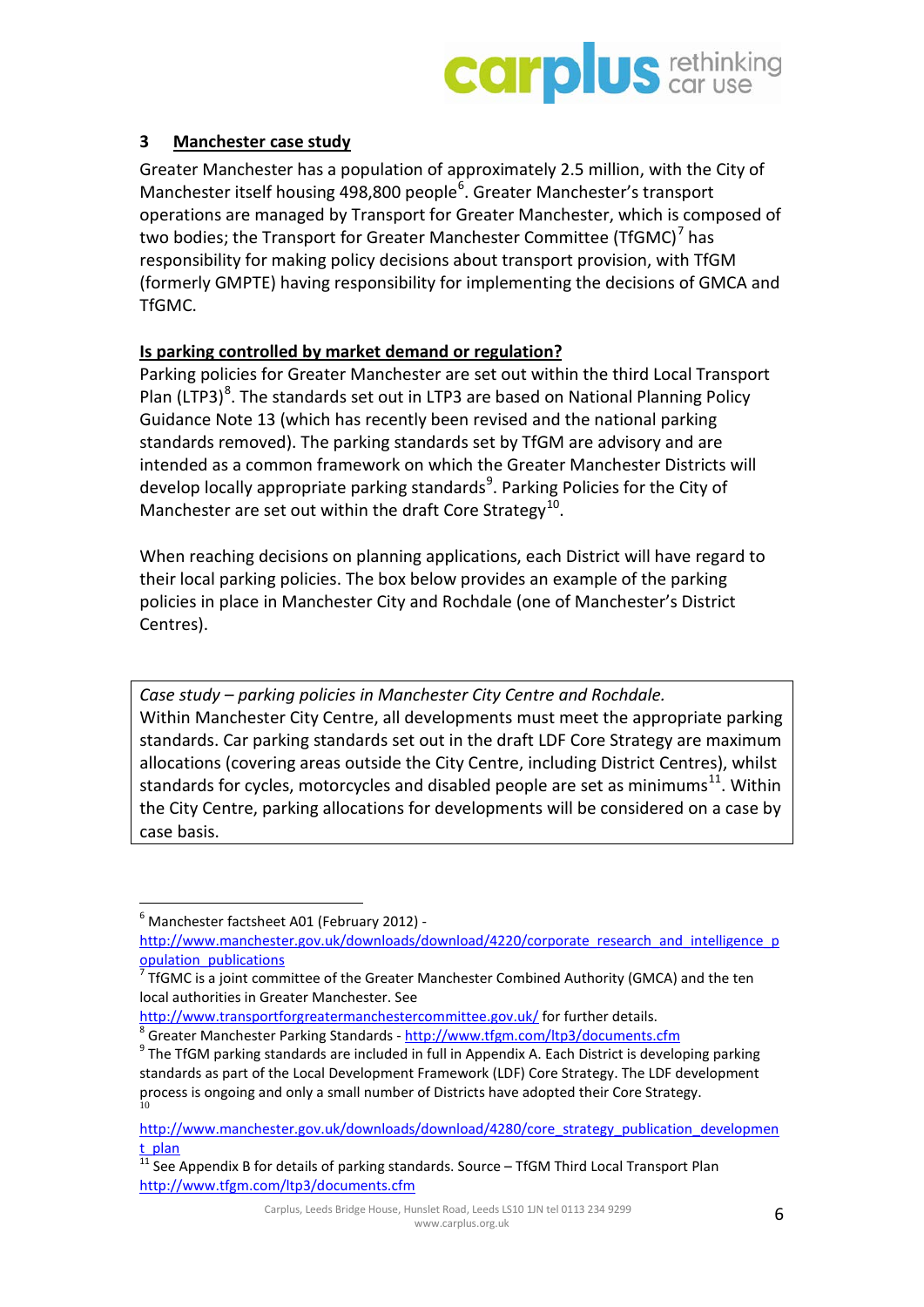### **DUS** *car use* **car**

As an example of the approach taken by the Districts, Rochdale Metropolitan Borough Council are in the process of developing their LDF Core Strategy<sup>12</sup>, which includes parking standards that are set out in Appendix B. In contrast to the approach taken in Manchester City Centre, Rochdale has set parking standards that apply to all developments, giving little opportunity for developers to negotiate levels of parking provision.

#### **Car club market generally and initiatives from city authorities**

Manchester City Council developed a partnership with commercial car club operator 'City Car Club' in 2006 to provide pay as you go car club facilities in the City Centre. In addition to providing low emission vehicles in the City Centre, City Car Club also has vehicles located in the Chorlton and Didsbury areas of the city.

#### **Integration of car clubs in new developments**

Whilst the City Council has encouraged provision of car club facilities in the City Centre, it currently does not have a policy of integrating car clubs into new developments or including them in the process for negotiating developer contributions for new development sites. It is not clear why this is the case, but neighbouring cities such as Leeds and Sheffield have taken a different and much more positive approach to encouraging car club provision as part of new developments.

#### **Policies regarding residential on-street parking**

Parking policies are set by each District in Manchester; with reference to the overall parking standards set out in the Third Local Transport Plan (see previous section for further details.)

#### **Principal changes in parking policy for new developments in the last ten years**

Manchester City Council are currently in the process of consulting with local residents about changes to the parking permit scheme which will introduce a range of permits based on time of day and will offer more flexible options to City Centre residents<sup>13</sup>.

#### **Changes in travel patterns of car club members**

The Carplus Annual Survey (2010/11)<sup>[14](#page-7-2)</sup> provides considerable evidence on the behaviour change of car club members compared to people who have joined the car club in the past six months and the typical UK driver. Through understanding the 'real' costs of using a car, car club members are more likely to consider alternative modes for completing their journey. Figure 3.1 summarises the frequency of car club members and joiners use of cars.

<span id="page-7-0"></span><sup>&</sup>lt;sup>12</sup> Rochdale Metropolitan Borough Council draft LDF Core Strategy - [http://rochdale](http://rochdale-consult.limehouse.co.uk/portal/planning_policy/core_strategy/publication_draft_consultation?tab=files)[consult.limehouse.co.uk/portal/planning\\_policy/core\\_strategy/publication\\_draft\\_consultation?tab=fil](http://rochdale-consult.limehouse.co.uk/portal/planning_policy/core_strategy/publication_draft_consultation?tab=files) [es](http://rochdale-consult.limehouse.co.uk/portal/planning_policy/core_strategy/publication_draft_consultation?tab=files) 13

<span id="page-7-1"></span>[http://www.manchester.gov.uk/news/article/6203/city\\_centre\\_residents\\_asked\\_about\\_permit\\_sche](http://www.manchester.gov.uk/news/article/6203/city_centre_residents_asked_about_permit_scheme) [me](http://www.manchester.gov.uk/news/article/6203/city_centre_residents_asked_about_permit_scheme)

<span id="page-7-2"></span> $14$  TRL, 2011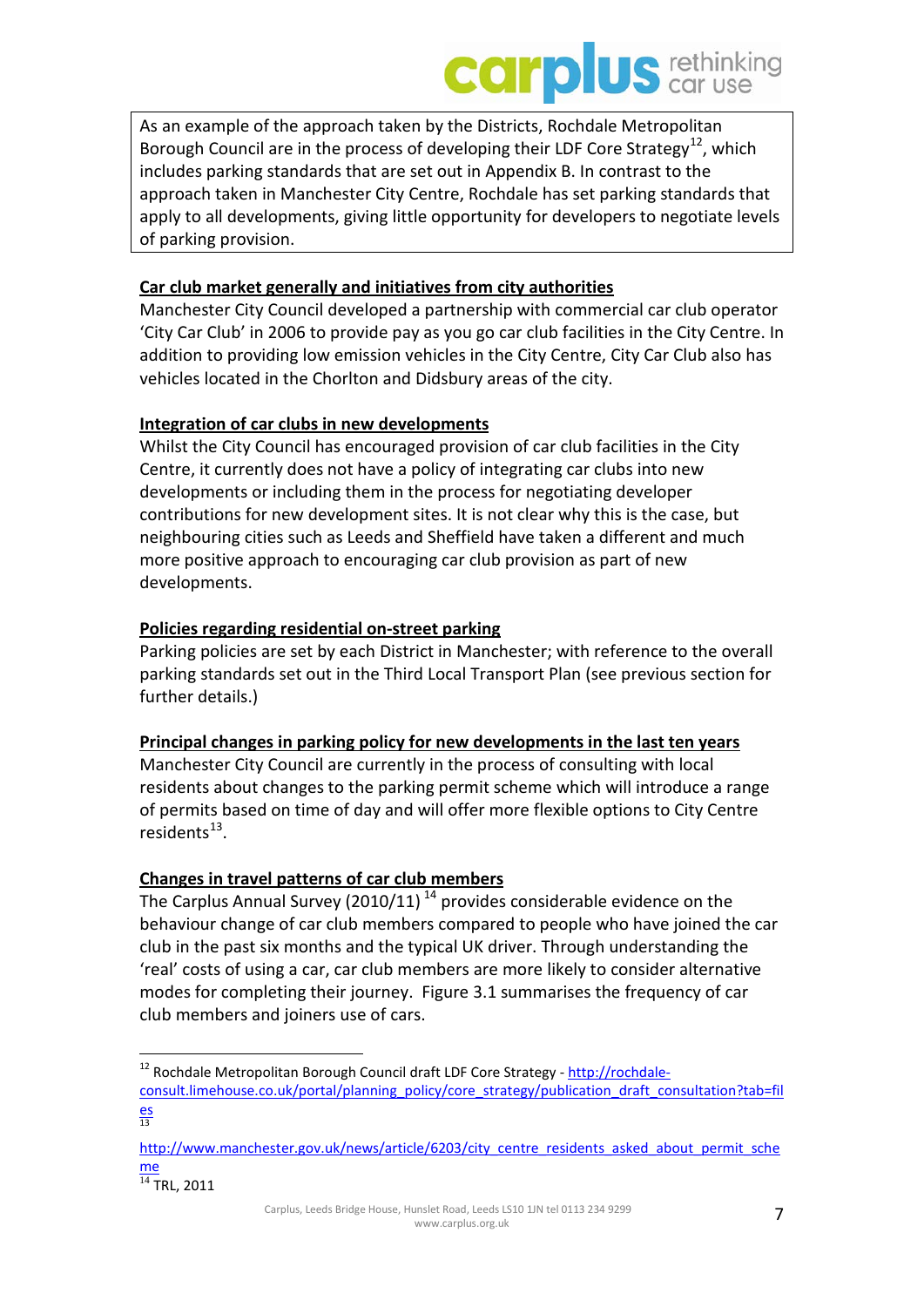

#### **Figure 3-1 - Frequency of travel as a car driver for members/new joiners whose car ownership has increased**



On average, car club vehicles are typically 26% more efficient, in terms of emissions, than the average UK car. For car trips per person, car club members typically produce roughly a quarter of the CO2 emissions generated by the average British licence holder. 80% of car club members live in households that drive less than 4,827 kms per year (3,000 miles) compared with 8,045 kms per year (5,000 miles) driven by typical UK licence holders. Recent research suggested that when both use of lower carbon vehicles and members reduction in car use is taken into account, on average car club members save 1 tonne of carbon per year.

On joining a car club, a third of Annual Survey respondents have reduced the number of cars owned by their household. 30% of respondents reported that they would have bought a car, had they not joined the car club and a further 61% suggest that they are less likely to purchase a car in the next few years. The data collected as part of the Annual Survey 2010/11 suggests that each car club vehicle represents a reduction of over 20 privately owned vehicles that have either been sold or not purchased.

In urban areas, this reduction in car ownership can help to reduce the need for parking provision in all developments and also reduce on street parking pressure in high density residential areas.

**Key sources of information** Manchester City Council – [www.manchester.gov.uk](http://www.manchester.gov.uk/) Transport for Greater Manchester – [www.tfgm.com](http://www.tfgm.com/) Greater Manchester LTP3 – <http://www.tfgm.com/ltp3/> Claire Milner, Planning Strategy Team, Manchester City Council (27/02/12) Keith Kelly, Head of Locations and Development, City Car Club (27/02/12)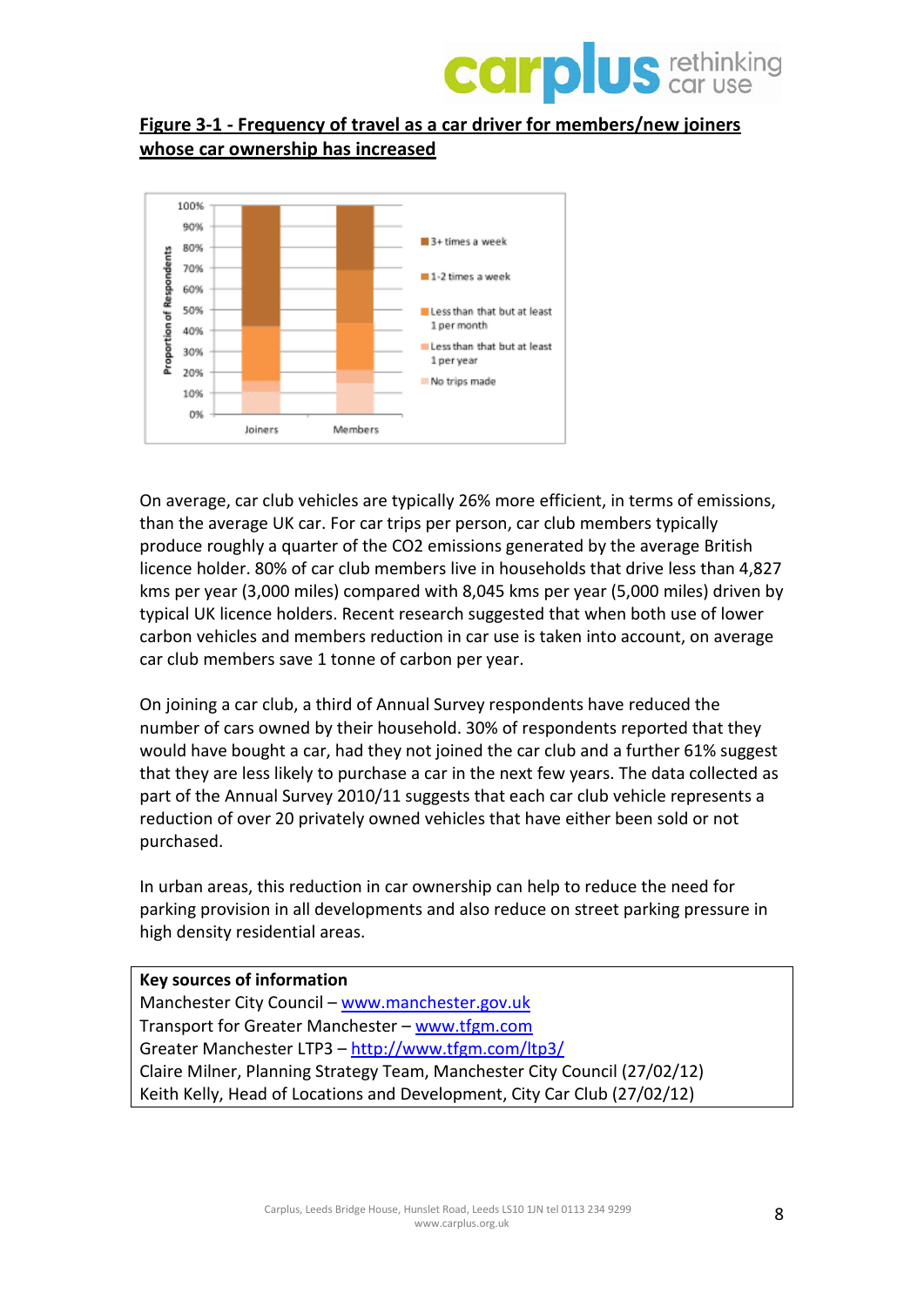

#### <span id="page-9-0"></span>**4 Berlin case study**

Berlin is the capital city of Germany and its largest city. The city has a population of nearly 3.5 million people and with a population of 4.4 million, the Berlin urban area is the eighth largest in the European Union. Berlin's transport operations are managed by the city senate but responsibility for the administration of parking and other services being devolved to each District. National transport policies are set by the Federal Ministry for Transport, Building and Urban Development and there are also some relevant European policies that pertain to transport.

#### **Market orientation or regulation**

Overall parking policy for Berlin is set by the Senate<sup>[15](#page-9-1)</sup>. In central Berlin, the demand for parking spaces is greater than the existing supply. As a result, controlled parking zones (CPZs) have been introduced to control the demand for parking spaces. Across the city, responsibility for the implementation of parking management and the setting of local parking priorities sits with the Districts. In seven Districts a total number of 81.000 parking spaces are included in a parking management system (43 zones $)^{16}$  $)^{16}$  $)^{16}$ .

Parking fees vary depending on the area and cost between one and three Euros an hour. Local residents pay 20 Euros for two year parking permits. In some areas of Berlin, short stay parking zones are in place which can be used free of charge with a parking disc for a limited period of time. Figure 4.1 illustrates the distribution of the six existing parking zones across the city centre. The red areas represent existing Controlled Parking Zone and the pink areas represent potential expansion of CPZ.

As a result of introducing parking controls, many commuters are choosing to travel by other modes. In Zone 29, parking pressure fell 20% as a result of increased controls being introduced $^{17}$  $^{17}$  $^{17}$ .

#### **Car club market generally and initiatives from city authorities**

Berlin has a dense public transport system and accessibility levels are high, especially in the inner city (inside the S-Bahn ring). Levels of car ownership are lower than in comparable European cities and together with the lack of available space for providing car parking, anecdotal evidence suggests that this has made the introduction of parking management measures easier as there are alternatives to using (or owning) a private car.

<span id="page-9-1"></span><sup>&</sup>lt;sup>15</sup> Berlin Parking Management Guide [http://www.stadtentwicklung.berlin.de/verkehr/politik\\_planung/strassen\\_kfz/parkraum/download/l](http://www.stadtentwicklung.berlin.de/verkehr/politik_planung/strassen_kfz/parkraum/download/leitfaden_parkraumbewirtschaftung.pdf) [eitfaden\\_parkraumbewirtschaftung.pdf](http://www.stadtentwicklung.berlin.de/verkehr/politik_planung/strassen_kfz/parkraum/download/leitfaden_parkraumbewirtschaftung.pdf)

<span id="page-9-2"></span><sup>&</sup>lt;sup>16</sup> source: Senatsverwaltung für Stadtentwicklung: Mobilität der Stadt. Berliner Verkehr in Zahlen, Ausgabe 2010. Berlin2011

<sup>&</sup>lt;sup>17</sup> Berlin Parking leaflet -

<span id="page-9-3"></span>[http://www.stadtentwicklung.berlin.de/verkehr/politik\\_planung/strassen\\_kfz/parkraum/download/s](http://www.stadtentwicklung.berlin.de/verkehr/politik_planung/strassen_kfz/parkraum/download/sse_flyer_parkraum_2008.pdf) se flyer parkraum 2008.pdf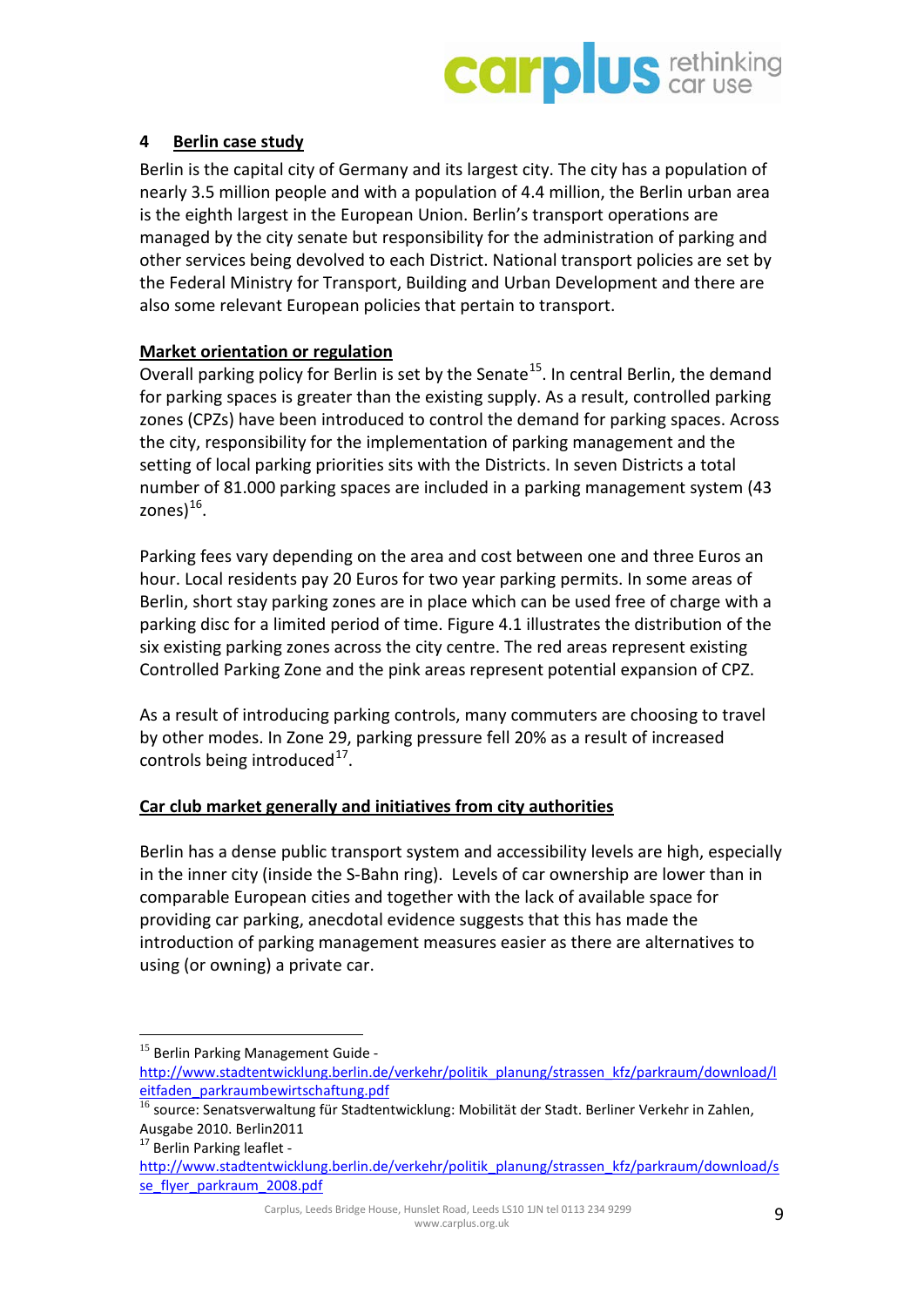## City-Ost Spandau City - West Friedrichshair Potsdamer Platz ( Tiergarten-Süd Steglitz u. **Friedena**

There are several car club operators that offer services in Berlin, including cambio Berlin, Hertz on Demand, DriveNow (BMW/Sixt), Greenwheels Germany, Flinkster and Stadtmobil Berlin. Car2Go is also launching 1,000 vehicles in Berlin in April 2012. There are also peer to peer car sharing services that enable people to borrow cars

### **Figure 4-1 - Existing and proposed parking zones in Berlin[18](#page-10-0)**

from other residents (Autonetzer, tamycar and Nachbarschaftsauto).

### **Integration of car clubs in new developments**

The federal state of Berlin is unique in Germany as there is no regulation about how many parking spaces have to be provided as part of new developments. Public parking is often provided as part of the construction of new developments in garages. Often it is difficult to find land to locate car club vehicles but research has illustrated that the car club stations which are provided on public roads result in a reduction in local car ownership $^{19}$  $^{19}$  $^{19}$ .

Co-operation between a developer and the car club operator is based on a private agreement, not a matter for the city administration. For many car clubs a new development is a good opportunity to get restricted parking places for their cars. The car club spaces within new developments (i.e. in parking garages) also avoid infringement of parking regulations and the resulting fines, which is a big problem for cars located at on-street parking places.

<span id="page-10-0"></span> $18$  Source -

[http://www.stadtentwicklung.berlin.de/verkehr/politik\\_planung/strassen\\_kfz/index\\_en.shtml](http://www.stadtentwicklung.berlin.de/verkehr/politik_planung/strassen_kfz/index_en.shtml)

<span id="page-10-1"></span><sup>19</sup> Berlin Parking Study - [http://www.mobilitaet21.de/stadt-und](http://www.mobilitaet21.de/stadt-und-ballungsraum/parken.html?user_umm21_pi1%5Bdetail%5D=110&cHash=5b106143dc)[ballungsraum/parken.html?user\\_umm21\\_pi1%5Bdetail%5D=110&cHash=5b106143dc](http://www.mobilitaet21.de/stadt-und-ballungsraum/parken.html?user_umm21_pi1%5Bdetail%5D=110&cHash=5b106143dc)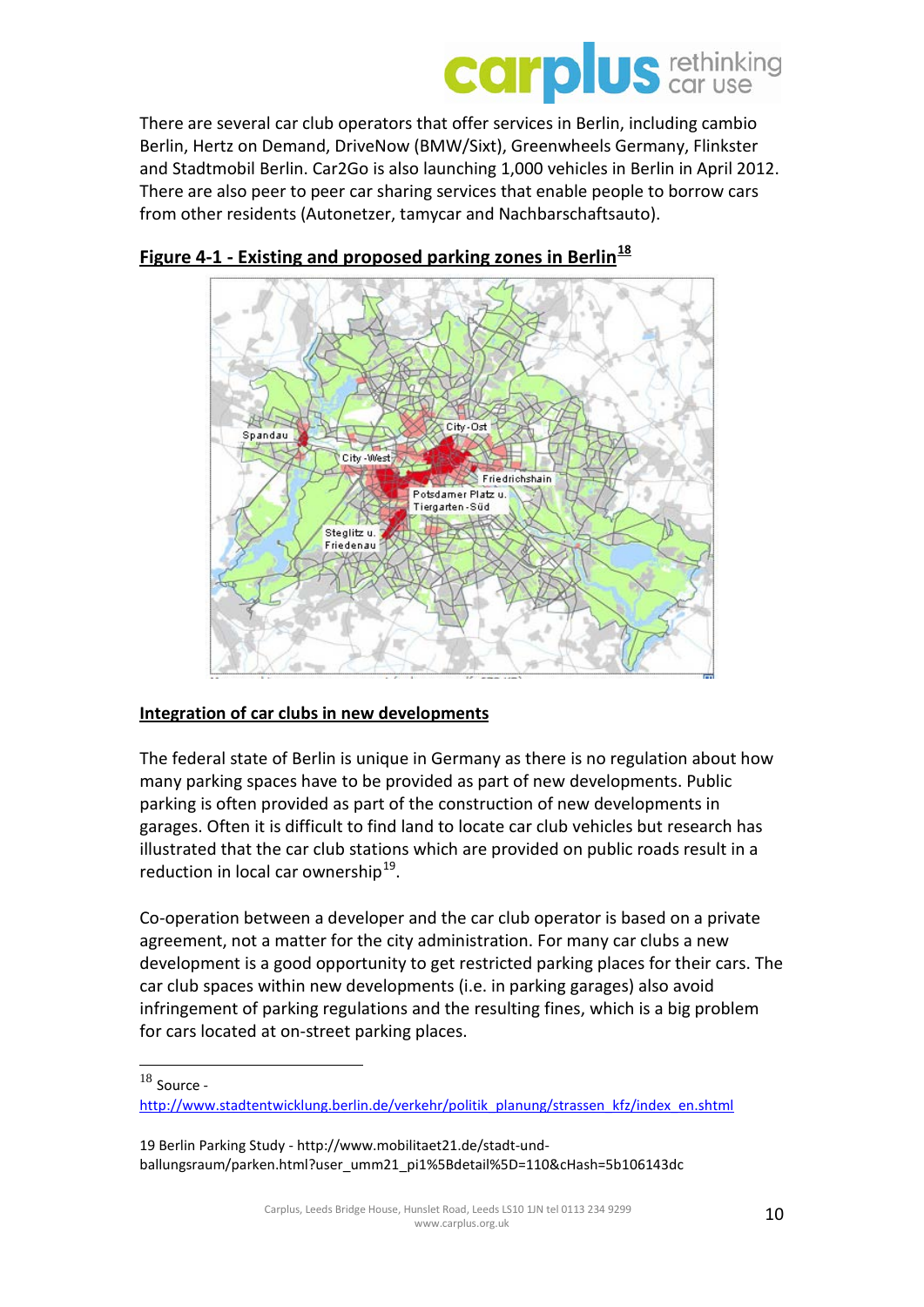In Berlin, car clubs can also get access to dedicated on-street parking places, which is also unique in Germany. The legal basis for this regulation is a federal law in Berlin, the Berlin road law (Berliner Straßengesetz). The execution of this regulation is matter for each District.

The steps to get on-street parking bays in a District are the following:

- 1. All car clubs who want to get on-street parking places meet for an internal round table. They introduce their wishes for parking places (number of places, locations etc.) in a combined list.
- 2. The combined list is passed to the District so that the District administration will not know what a particular car club wants in detail. The District administration checks the list and provides details about which locations can be arranged without problems, which other locations could be allowed but with a smaller number of places allocated and which location would not be accepted.
- 3. A second round table of the car clubs discusses the answer of the District administration and works out a new 'wish list'. The operators have to reach a compromise and they send the revised list back to the District administration.
- 4. The procedure is repeated until they find a satisfactory compromise between the aspirations of the car clubs and what the administration will allow. During the whole process the administration does not find out details about the wishes and compromises of any single operator.
- 5. Parallel to that process the District parliament decides on a political resolution, to start the procedure for implementing on-street parking places for car club vehicles.

This procedure in Berlin, which is unique in Germany, may be a model for other German cities, if the German Parliament decides in favour of a nationwide solution for restricted on-street parking for car clubs (change of the national Highway Code). The problem in Berlin is that there is no enforcement of car club bays for drivers who park illegally. This causes major problems in some bay locations. The Districts do not have the power to introduce any barriers for the on-street parking bays (as has been implemented in Brussels) that protects against illegal parking.

#### **Policies regarding residential on-street parking (in denser areas and new developments)**

On street parking policies are set at a District level, with reference to Berlin and national parking policies (see section above for further detail). The quantity of managed parking by district is summarised in Figure 4.2.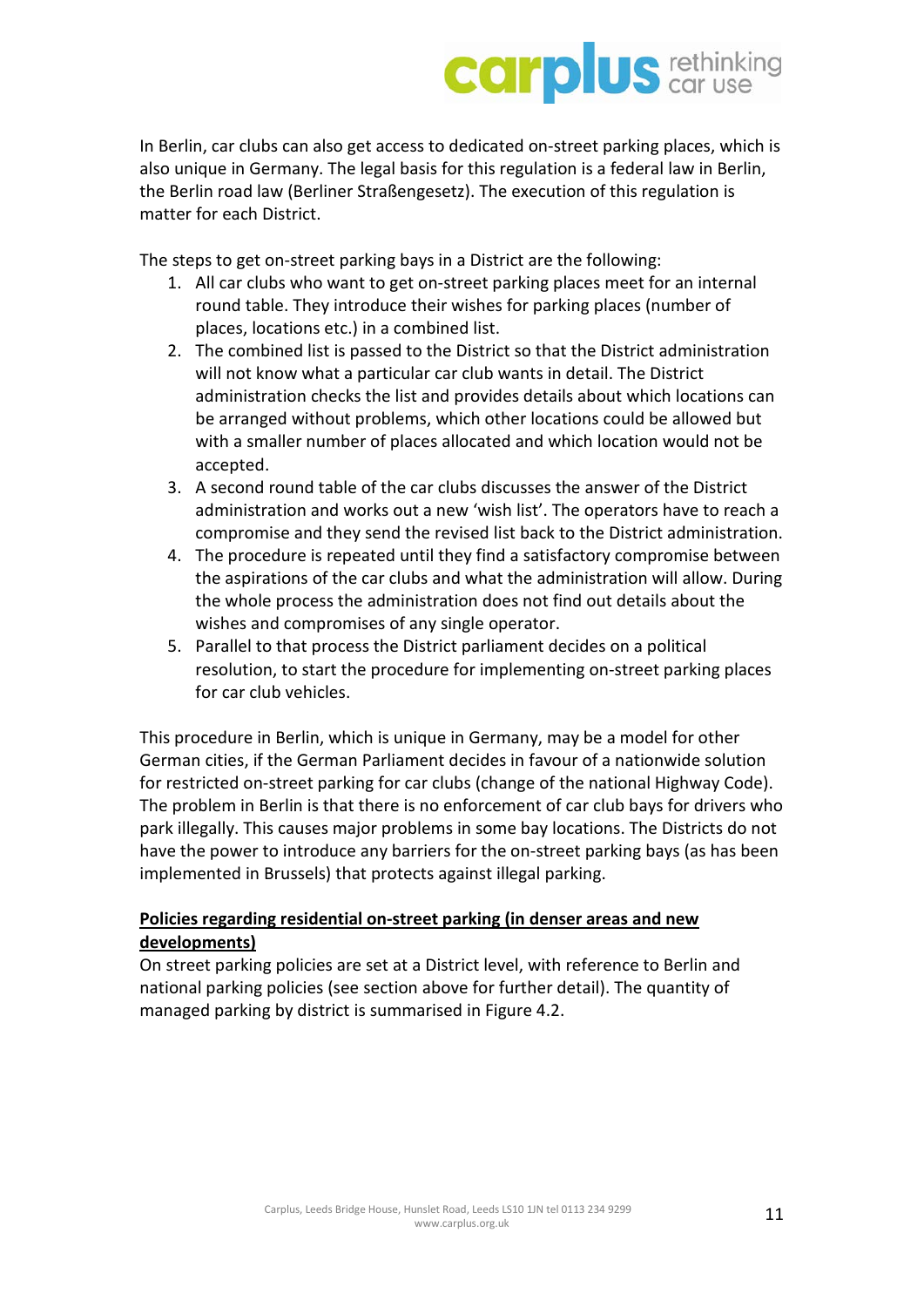

| <b>District</b>                | <b>Parking zone</b>                            | Number of<br>managed on<br>street parking<br>spaces | <b>Total managed</b><br>parking area<br>(ha) |
|--------------------------------|------------------------------------------------|-----------------------------------------------------|----------------------------------------------|
| Charlottenburg-<br>Wilmersdorf | 4-9, 16, 17. 19                                | 20800                                               | 500                                          |
| Friedrichshain-<br>Kreuzberg   | 18,30                                          | 2970                                                | 70                                           |
| Centre                         | $1-3, 14, 15,$<br>20-22, 29, 34,<br>35, 38, 41 | 27900                                               | 1110                                         |
| Pankow                         | 41-43                                          | 13560                                               | 405                                          |
| Spandau                        | $10 - 13$                                      | 1200                                                | 95                                           |
| Steglitz - Zehlendorf          | $23 - 25$                                      | 7400                                                | 185                                          |
| Tempelhof - Schoneberg         | 9,17,26-28                                     | 7150                                                | 160                                          |
| <b>TOTAL</b>                   |                                                | 80980                                               | 2525                                         |

#### **Figure 4-2 - Managed parking in Berlin by district (2010)[20](#page-12-0)**

#### **Principal changes in parking policy for new developments in the last ten years**

Between September 2007 and August 2009, a research project was carried out that looked at parking provision and policy in Berlin. The research was undertaken by four partners<sup>[21](#page-12-1)</sup>. The study proposed several areas for improvement in parking management:

- New parking zone signs should be introduced together with a system of coloured road markings for parking spaces and free parking;
- **IMPRO** Improvements to the application process for guest and other non resident permits enabling these to be applied for online;
- **Examination of whether there are boundary areas where long term parking** could be provided with a day rate of 3-5 Euros;
- Consider whether there are locations that could use parking discs instead of parking meters; and
- Develop a parking management plan for Berlin.

It is not clear how many of these recommendations have been adopted, however due to high parking pressure since 2005, the introduction of parking management has gathered pace, especially in Central Berlin. Several controlled parking zones have been introduced including in the Spandau suburb. Parking zone 14 was also

<span id="page-12-0"></span> $^{20}$  [http://www.stadtentwicklung.berlin.de/verkehr/politik\\_planung/strassen\\_kfz/parkraum/](http://www.stadtentwicklung.berlin.de/verkehr/politik_planung/strassen_kfz/parkraum/)

<span id="page-12-1"></span><sup>&</sup>lt;sup>21</sup> The District Office of Berlin-Mitte, the Traffic Management Centre, LK Argus GmbH and the German Institute of Urban Affairs. Se[e www.mobilitaet21.de/stadt-und-ballungsraum/parken.html](http://www.mobilitaet21.de/stadt-und-ballungsraum/parken.html)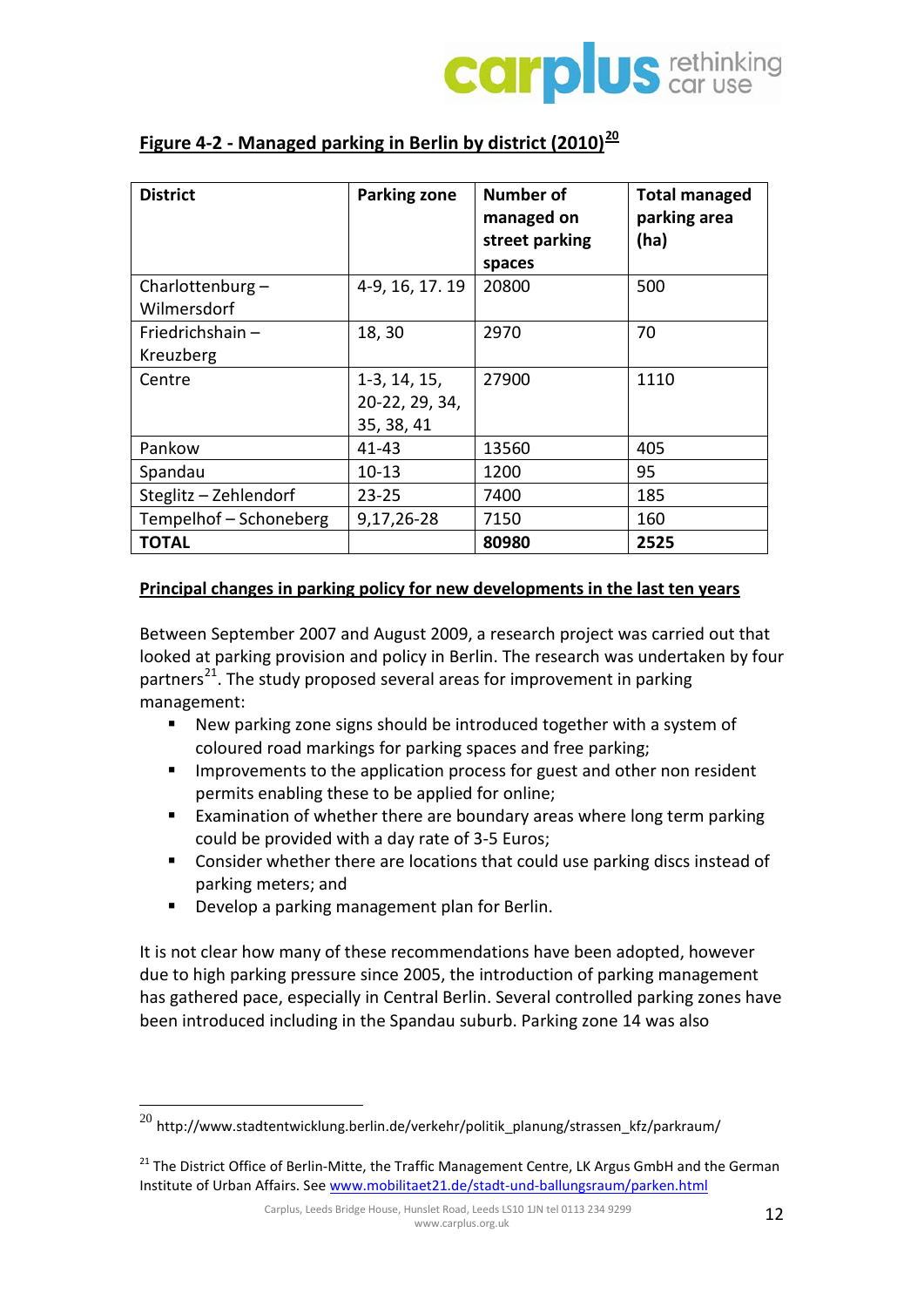extended along Karl-Marx-Allee in Berlin-Mitte. Maps of each parking zone are available on the Berlin Senate website $^{22}$ .

**Key sources of information** Berlin Parking Management Guide [http://www.stadtentwicklung.berlin.de/verkehr/politik\\_planung/strassen\\_kfz/parkr](http://www.stadtentwicklung.berlin.de/verkehr/politik_planung/strassen_kfz/parkraum/download/leitfaden_parkraumbewirtschaftung.pdf) [aum/download/leitfaden\\_parkraumbewirtschaftung.pdf](http://www.stadtentwicklung.berlin.de/verkehr/politik_planung/strassen_kfz/parkraum/download/leitfaden_parkraumbewirtschaftung.pdf) Berlin parking pages [http://www.stadtentwicklung.berlin.de/verkehr/politik\\_planung/strassen\\_kfz/parkr](http://www.stadtentwicklung.berlin.de/verkehr/politik_planung/strassen_kfz/parkraum/) [aum/](http://www.stadtentwicklung.berlin.de/verkehr/politik_planung/strassen_kfz/parkraum/) Berlin Parking Study - [http://www.mobilitaet21.de/stadt-und](http://www.mobilitaet21.de/stadt-und-ballungsraum/parken.html?user_umm21_pi1%5Bdetail%5D=110&cHash=5b106143dc)[ballungsraum/parken.html?user\\_umm21\\_pi1%5Bdetail%5D=110&cHash=5b106143](http://www.mobilitaet21.de/stadt-und-ballungsraum/parken.html?user_umm21_pi1%5Bdetail%5D=110&cHash=5b106143dc) [dc](http://www.mobilitaet21.de/stadt-und-ballungsraum/parken.html?user_umm21_pi1%5Bdetail%5D=110&cHash=5b106143dc) Berlin parking leaflet [http://www.stadtentwicklung.berlin.de/verkehr/politik\\_planung/strassen\\_kfz/parkr](http://www.stadtentwicklung.berlin.de/verkehr/politik_planung/strassen_kfz/parkraum/download/sse_flyer_parkraum_2008.pdf) [aum/download/sse\\_flyer\\_parkraum\\_2008.pdf](http://www.stadtentwicklung.berlin.de/verkehr/politik_planung/strassen_kfz/parkraum/download/sse_flyer_parkraum_2008.pdf) Federal Ministry of Transport, Building and Urban Development [http://www.bmvbs.de/EN/TransportAndMobility/transport-and-mobility\\_node.html](http://www.bmvbs.de/EN/TransportAndMobility/transport-and-mobility_node.html)

Willem Brouwer, International Transport Planning Coordinator, Team Red (7/03/12)

Willi Loose, Chief Executive, Bundersverband Car Sharing (13/03/12)

<span id="page-13-0"></span><sup>22</sup> [http://www.stadtentwicklung.berlin.de/verkehr/politik\\_planung/strassen\\_kfz/parkraum/](http://www.stadtentwicklung.berlin.de/verkehr/politik_planung/strassen_kfz/parkraum/)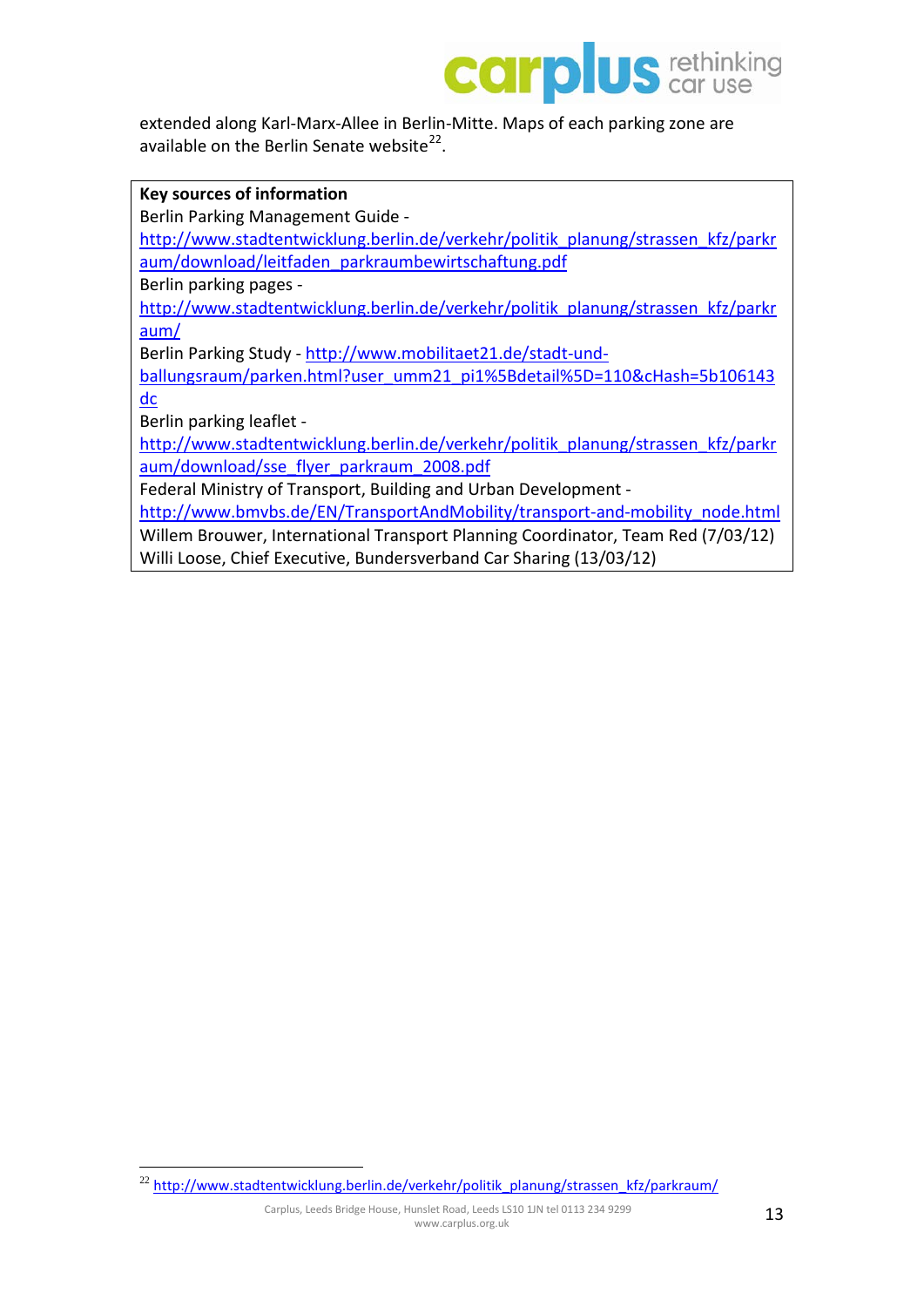

#### <span id="page-14-0"></span>**5 Report summary**

#### <span id="page-14-1"></span>*Trends in parking policy*

- There are several trends in parking policy and management that have been outlined within this report. Over the past five years, there has been a move towards a more flexible way of handling parking within new developments which is exemplified by the case studies outlined in Berlin and Vancouver. In Berlin, there has been a move away from fixed parking standards towards a more market led system whereby developers negotiate parking provision for each new development site on a case by case basis.
- In Vancouver, whilst overall parking standards for new developments still apply, a similar approach is taken. Parking requirements are to some degree negotiable depending on the developer's willingness to fund and integrate car clubs as part of the development. Where provision of car club bays is made by the developer, a lower level of parking spaces can be negotiated.
- In Manchester, a much more regulated approach has been taken to parking provision in new developments. There are over 40 different parking standards that apply depending on the primary use of a building. Whilst TfGM are in the process of reviewing some of their on street parking policies there is no indication that they will move away from this heavily regulated approach.

#### <span id="page-14-2"></span>*How are parking policies set?*

- Parking policies for new development sites are generally set by local and regional authorities in the three cities, with some guidelines or maximum standards set at a national level. Berlin is a notable exception to this – no local parking standards are set by the Berlin Senate and there are no national parking standards that are specified by the German government. This means that in practice, each developer is responsible for negotiating levels of parking provision on a case by case basis for new development sites.
- The case study examples from Berlin and Vancouver included in this report illustrate that on-street parking has become more regulated over the past ten years as a result of demand pressures and a lack of available land in city centres to provide additional parking.
- The most common response to demand pressures has been to restrict levels of on-street parking in certain zones and to introduce charging mechanisms that encourage people (particularly commuters) to use alternative modes of transport. At the same time this approach seems to have allowed cities to move towards more innovative approaches to parking in new developments. This includes the recognition of alternatives to parking space provision, for example in Vancouver where the provision of car club bays enables developers to provide fewer parking spaces.